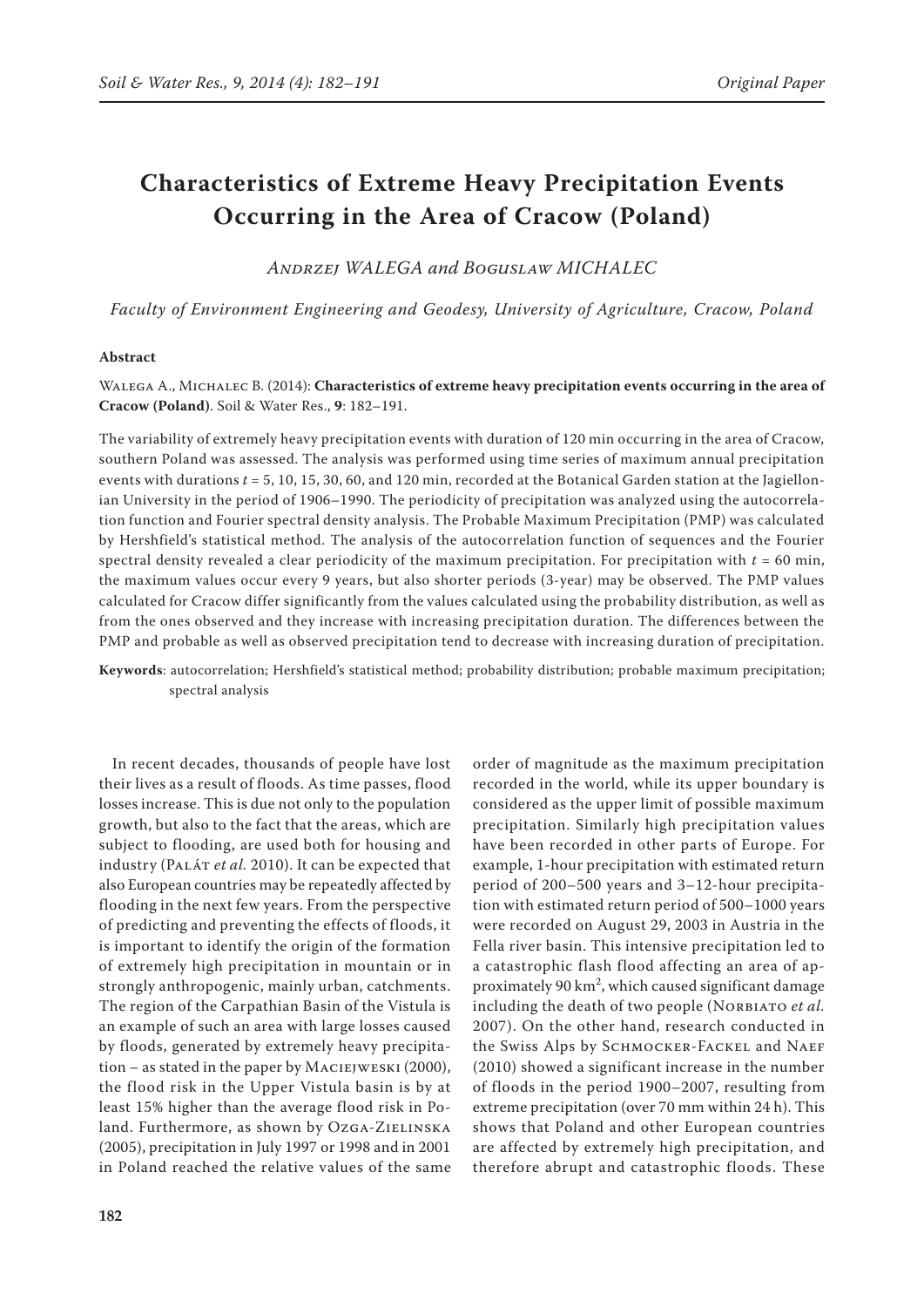facts support the adoption of the characteristics of precipitation to estimate the maximum credible flood, which can lead to unprecedented floods. This is also important from the perspective of the projected climate change and thus the threat of the frequent occurrence of extreme precipitation events (Zevenbergen *et al.* 2011).

Maximum Credible Precipitation (MCP) is derived from the concept of Probable Maximum Precipitation (PMP), which is defined as theoretically the greatest precipitation of specified duration, the occurrence of which is physically possible within the given area, geographical conditions, and season (USDA 1978; DURBUDE 2008; Bureau of Meteorology 2009). The world literature broadly describes the problem of determining the PMP (WMO 1986; Schulze *et al.* 1994; Bureau of Meteorology 2003; Casas *et al.* 2010; Hii & Heng 2010). In practice, the mesoscale description of major precipitation events in the given area is applied, which allows to estimate the probable maximum precipitation with over a 12-hour duration – it is a genetic method, and a statistical description of longterm precipitation sequences and application of the Hershfield's method to determine these characteristics.

The detailed methodology for determining the PMP is described by Ozga-ZIELINSKA *et al.* (2003), giving a practical example of the calculations in the catchment of the upper Sola and the Small Vistula. Typically, PMP is used to estimate the largest flood that could occur in a given hydrological basin, the so-called probable maximum flood (PMF). On the other hand, PMF is used to determine the design characteristics of flood protection measures (KOUTSOYIANNIS 1999). Despite its widespread acceptance, the concept of PMP has been criticized by many hydrologists. For example, Dingman (1994) stated that: "The concepts of PMP and PMF are controversial. Can we really specify an upper bound to the amount of rain that can fall in a given time? (…) we must recognize that the plotted values are only those that have been observed historically at the infinitesimal fraction of the earth covered by rain gages, and higher amounts must have fallen at ungaged locations at other times and places. And, conceptually, we can always imagine that a few more molecules of water could fall beyond any specified limit". In turn, Benson (1973) argues his critical attitude towards PMP in the following way: "The 'probable maximum' concept began as 'maximum possible' because it was considered that maximum limits exist for all the elements that act together to produce rainfall, and that these limits could be defined by a study of the natural processes. This was found to be impossible to accomplish – basically because nature is not constrained to limits (...)."

Besides the general concept of PMP itself, other issues related to the methodology of determining the PMP amount have been criticized, mainly because there is no unique method for determining the upper bound of rainfall assuming that it really exists (KOUTSOYIANNIS 1999).

The aim of this study is to develop the characteristics of extreme heavy precipitation variability and to estimate the probable maximum precipitation based on long-term measurement sequences. The research was conducted in Cracow using data from the Botanical Garden precipitation station at the Jagiellonian University.

# **MATERIAL AND METHODS**

The analysis was based on the sequences of maximum annual precipitation from the multiannual period of 1906–1990 with durations *t* = 5, 10, 15, 30, 60, and 120 min, recorded at the Jagiellonian University precipitation station Botanical Garden. This station is located in the city centre at an elevation of 206 m a.s.l. (50°04'N, 19°58'E). Precipitation data were derived from the study by NIEDZWIEDZ (1989) and proprietary data sources. The authors did not have more recent precipitation data strings at their disposal. Basic statistical characteristics of precipitation were defined based on the mentioned datasets for different durations. In order to describe the temporal variability of precipitation sequences, the autocorrelation function analysis and Fourier's spectral analysis were applied. Both types of analyses were performed only for the precipitation duration  $t = 60$  min. The results of calculations for other durations were not presented, as the results were similar to the mentioned 60-min duration. Moreover, the highest precipitation so far in Cracow was recorded for the rainfall with this particular duration. The autocorrelation allows to investigate the correlation of variables with the neighbouring variables.

Spectral analysis is used for analyzing the harmonic structure of the time series. The aim of this analysis is to decompose the complex time series, containing cyclic components, into several basic sinusoidal functions (sine and cosine) with specific wavelengths. The analysis may reveal a few periodic cycles of different wavelengths, which at first appeared in the tested time series to be more or less random walking. A general model of the spectral function may be described by the multiple regression function (Bloomfield 1976; Elliott & Rao 1982):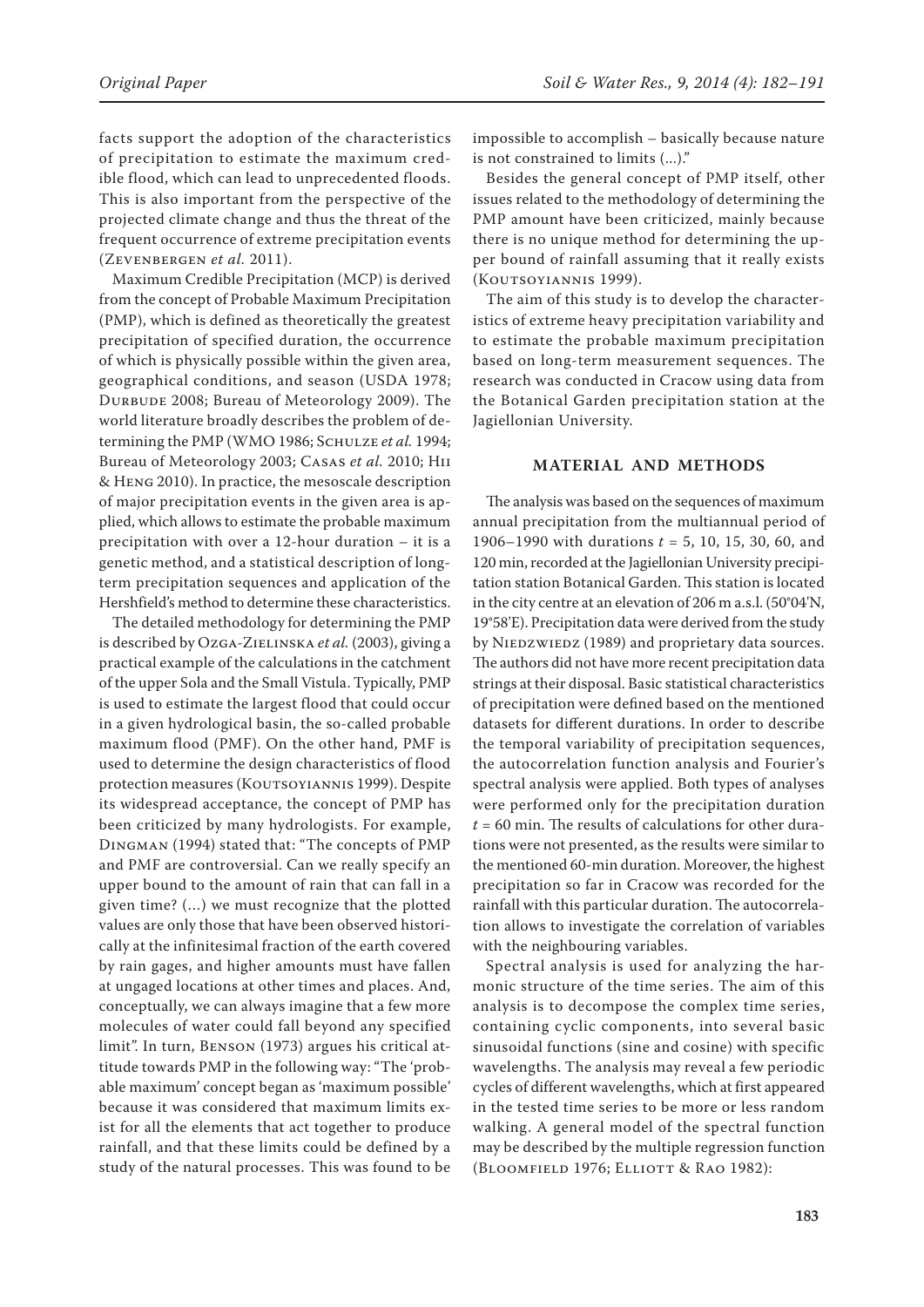$$
X_{t} = a_{0} + \Sigma[a_{k} \times \cos(\lambda_{k} \times t) + b_{k} \times \sin(\lambda_{k} \times t)]
$$
  
for  $k \in (1, q)$  (1)

where:

 $X_t$  – random variable in time *t* 

 $a_0$  – constant term

- $a_k$ ,  $b_k$  regression coefficients
- $λ_k$  frequency<br>  $t$  time
- *t* time
- *q* number of variables in the model related to the number of data within the set

The results of the spectral analysis are presented as a periodogram, which was smoothed by the transformation of the weighted moving average using Hamming's method to remove random fluctuations. The periodogram shows how the variance of the time series is decomposed into individual frequencies (Haan 2002; Weglarczyk 2010). The spectral analysis was performed using STATISTICA Version 10.0 software.

The next stage of the analysis was to determine the function of probability distribution of precipitation recorded at the afore-mentioned station. To describe the empirical curve, the Fisher-Tippett (type III min and type I max) distribution was adopted with maximum likelihood parameter estimation. These two distributions were selected because they are commonly used in Poland to describe the precipitation distribution and they are recommended by the WMO. For each theoretical distribution the hypothesis about its compatibility with the empirical distribution was verified using the Kolmogorov test. Finally, the Akaike information criterion (AIC) and Schwartz criterion (BIC) (Konishi & Kitagawa 2008) was used to select the distribution. The model, for which the AIC and BIC obtain the lowest value, was considered the best.

The calculated amount of precipitation at a certain probability of exceedance was compared to the probable maximum precipitation. This feature was determined using Hershfield's method. Hershfield adopted the Chow's formula (CHOW 1951) initially aimed to determine the precipitation frequency and he developed the following formula that allows to estimate the probable maximum precipitation (Hershfield 1961, 1965)

$$
\text{PMP} = \overline{x} + k_m \times \sigma_n \tag{2}
$$

where:

- $\bar{x}$ ,  $\sigma_n$  mean and standard deviation of precipitation with varying duration
- $k_m$  incidence rate, calculated from the following equation:

$$
k_m = (X_{\max} - \overline{X}_{n-1}/\sigma_{n-1})
$$
\n(3)

where:

- *X*<sub>max</sub> maximum observed value of precipitation within a sequence
- $\overline{X}_{n-1}$ ,  $\sigma_{n-1}$  mean and standard deviation of precipitation sequences observed after removing the maximum value

For this purpose, decreasing statistical strings of precipitation were determined for each duration. Then, the arithmetic mean value and standard deviation σ*n* were calculated for all observations. Subsequently, the highest values for each duration were removed from the data strings, and and σ<sub>*n*-1</sub> were calculated. This allowed to determine the incidence rate  $k_m$  and then the sought values of PMP.

### **RESULTS AND DISCUSSION**

Basic statistical characteristics of precipitation sequences with the analyzed durations are presented in Table 1. Precipitation series with duration  $t = 60$  min was characterized by the greatest variability – the coefficient of variation was nearly 65%, while the lowest variability was found in the case of precipitation with duration *t* = 120 min. The maximum value of precipitation was less than 99 mm and occurred during an episode of precipitation, which took place on September 9, 1963. A hail-producing thunderstorm occurred that day. This was also the largest precipitation in the history of observations at the Jagiellonian University "Botanical Garden" precipitation station and represented approximately 14% of the long-term average annual precipitation (TwARDOSZ 2005). In Cracow, thunderstorms with hail account for about 12% of days with precipitation and 7.7% of all storms occurring during the year. According to TWARDOSZ *et al.* (2010), in the multi-year period of 1963–2008 in September there were 5.9% of days with storm precipitation. Hence, the recorded maximum precipitation is a typical phenomenon in the climatic region. Heavy thunderstorm is the most frequent and the most probable in cyclonic conditions, partly under the effect of cyclonic trough (Bc type). The occurrence of abnormally high precipitation, including the afore-mentioned episode of 1963, is related to the synoptic situation. As given by TWARDOSZ and NIEDZWIEDZ (2001), high averages of daily precipitation occur in the advective movement of air masses from the north, north-east, and north-west. Distributions of maximum precipitation for each of the durations show a clear right-side asymmetry,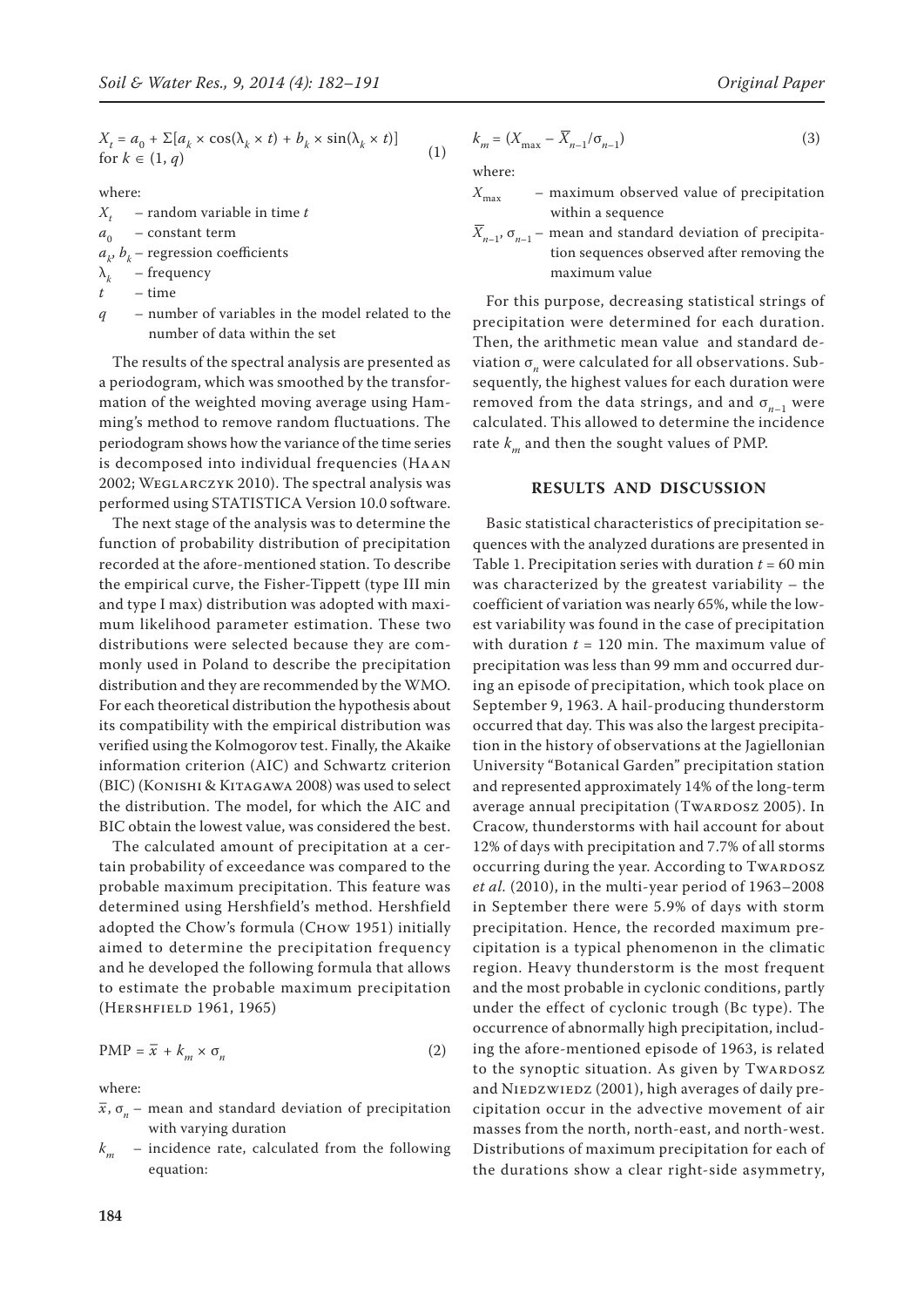| Duration<br>of precipitation<br>(min) | Mean  | Median<br>(mm) | Min   | Empirical<br>probability<br>of $P_{\min}(\%)$ | Max<br>(mm) | Empirical<br>probability<br>of $P_{\text{max}}(\%)$ | <b>SD</b><br>(mm) | Coef.<br>of deviat. Skew<br>(%) |       | Kurtosis |
|---------------------------------------|-------|----------------|-------|-----------------------------------------------|-------------|-----------------------------------------------------|-------------------|---------------------------------|-------|----------|
| 5                                     | 7.85  | 7.55           | 2.70  | 100                                           | 30.00       | 1.3                                                 | 3.59              | 45.72                           | 3.146 | 18.37    |
| 10                                    | 11.44 | 10.40          | 3.50  | 100                                           | 45.00       | 1.3                                                 | 5.58              | 48.77                           | 3.056 | 16.55    |
| 15                                    | 13.88 | 12.70          | 4.00  | 100                                           | 55.00       | 1.3                                                 | 7.07              | 50.96                           | 2.989 | 14.72    |
| 30                                    | 17.76 | 15.55          | 6.20  | 100                                           | 92.00       | 1.3                                                 | 11.09             | 62.47                           | 4.360 | 27.33    |
| 60                                    | 21.23 | 17.35          | 8.80  | 100                                           | 98.70       | 1.5                                                 | 13.73             | 64.68                           | 3.424 | 16.43    |
| 120                                   | 24.58 | 21.00          | 10.90 | 100                                           | 66.10       | 1.8                                                 | 11.11             | 45.21                           | 1.552 | 3.15     |

Table 1. Statistical features of the analyzed precipitation sequences

 $P_{\text{min}}$  – minimum value of precipitation;  $P_{\text{max}}$  – maximum value of precipitation; SD – standard deviation

as evidenced by the skewness. Table 1 also shows the empirical probability of extreme values in the string (min and max) for each duration. Empirical probability of the highest precipitation amounts was slightly more than 1% (except for precipitation with duration of 120 min, where the probability was equal to 1.8%), while for the lowest amounts in the string it was equal to 100%.

The southern Poland region (where Cracow is located) is the area characterized by very different conditions in terms of orography, topography, and geomorphology which also influences the climateaffecting factors. Mountain barriers constitute obstacles to air masses, hence the higher precipitation in the mountains (STARKEL 2008). Mountain ranges enhance the intensity of precipitation not only due to the elevation, but also because of their dynamic impact on the flowing air masses, as well as due to the adequate exposure of slopes, which plays an important role in shaping the precipitation intensity (Lorenc *et al.* 2012). A common phenomenon in the discussed area is the overlapping of different types of precipitation, especially of downpours and widespread rains. This causes the formation of extremely high precipitation amounts, leading to the occurrence of catastrophic floods and landslides. In the region neighbouring Cracow, i.e. the Kielce Upland, which is characterized by a diverse topography, the maximum daily rainfalls are frequently caused by the inflow of warm tropical air from East Europe (Suligowski 2010a). Studies by Siwek (2010) in the Lublin region (eastern part of Poland) confirm the fact of the substantial difference of the discussed area in terms of the extreme precipitation formation. It was found that the occurrence of daily precipitation totals exceeding 100 mm was mostly associated with the impact of low pressure from the centre to the south or south-east of Poland. The analysis conducted by KOTOWSKI *et al.* (2010a), concerning the maximum amount of precipitation with durations from 5 min to 72 h, in the selected European countries in relation to Polish climatic conditions, indicates that the possibility of similar amount of precipitation needs to be expected. Research conducted by Müller *et al.* (2009) on the formation of heavy precipitation in Central Europe from 1951–2002 proved the relation between the amount of precipitation with the cyclonic situation above the Mediterranean region.

Figure 1 shows the time series distribution of precipitation for each duration. The results confirm previous observations about high variability of precipitation. In each of the analyzed cases we are dealing with a strong right-sided asymmetry.

Figure 2 presents the example of maximum annual precipitation sequence with duration *t* = 60 min from the period of 1906–1990. The precipitation demonstrates a certain periodicity and significant fluctuations in time. As previously shown, the highest precipitation reached 99 mm and was recorded in 1963. Higher precipitation occurred in 1921, 1932,

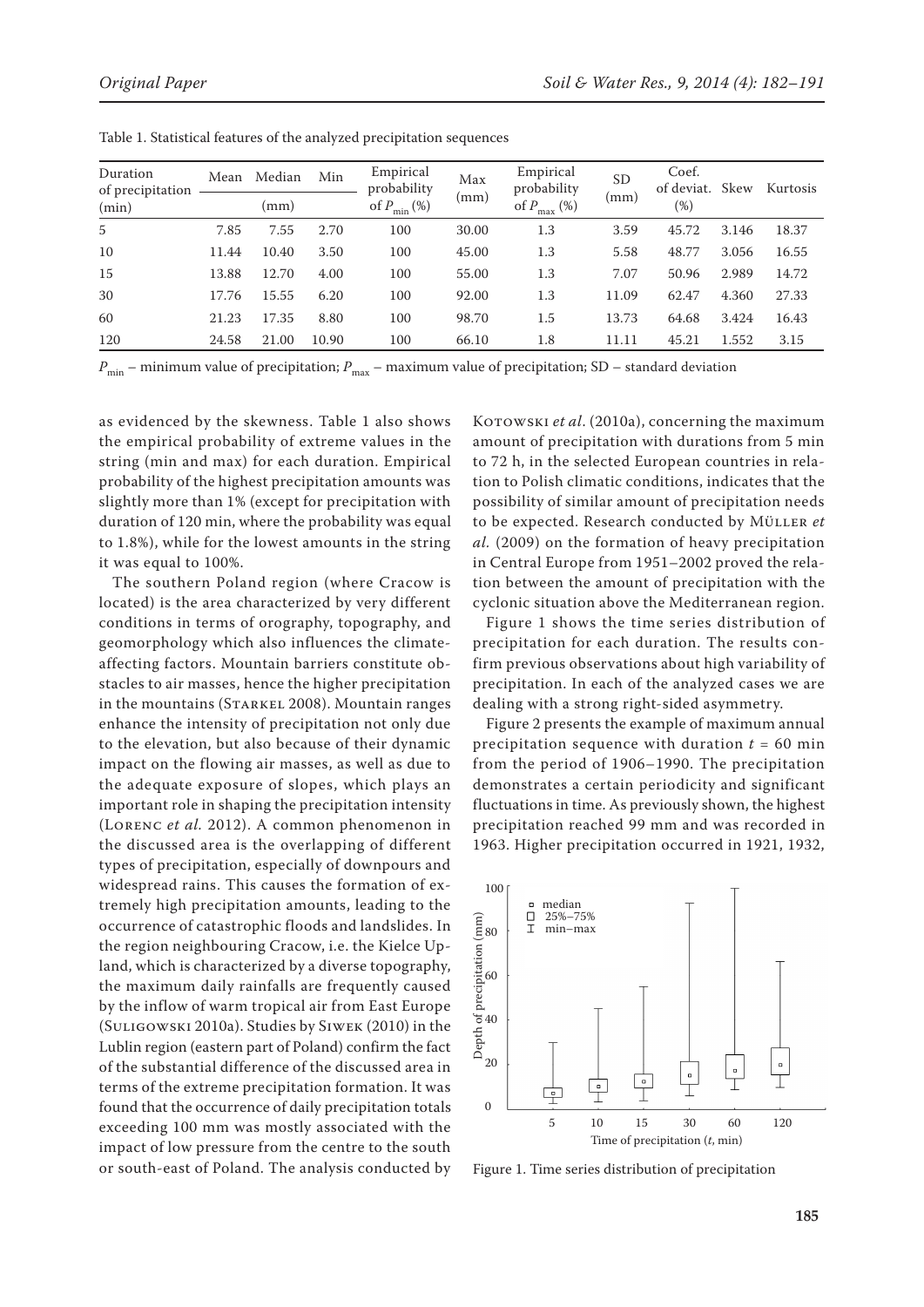

1963, 1971, and 1986. The ratio of the maximum precipitation to the median values ranged from 315% for duration  $t = 120$  min to 592% for  $t = 30$  min.

On the other hand, the autocorrelation analysis confirmed the lack of a significant trend (Figure 3). The formulated "zero hypothesis" stated that the autocorrelation coefficients are statistically insignificant towards the alternative hypothesis, that the individual values of the sequence are significantly correlated. The zero hypothesis was verified at the significance level α = 0.05. Autocorrelation coefficients are not statistically significant at the specified level of signifi-

cance. This autocorrelation course shows that it is a stationary process, which is not a "white walking", as the test probability *P* value was greater than  $\alpha = 0.05$ and thus showed a certain regularity. The course of the correlogram may suggest that there is a certain periodicity of short-term maximum precipitation. It may be assumed that the maximum precipitation with *t* = 60 min occurs with periodicity of 9 years.

This is confirmed by the periodogram (Figure 4), where the maximum hourly precipitation occurs about every 9 years – maximum spectral density occurred in the period equal to 8.44. There are also shorter cycles



Figure 2. Maximum precipitation series with duration  $t = 60$  min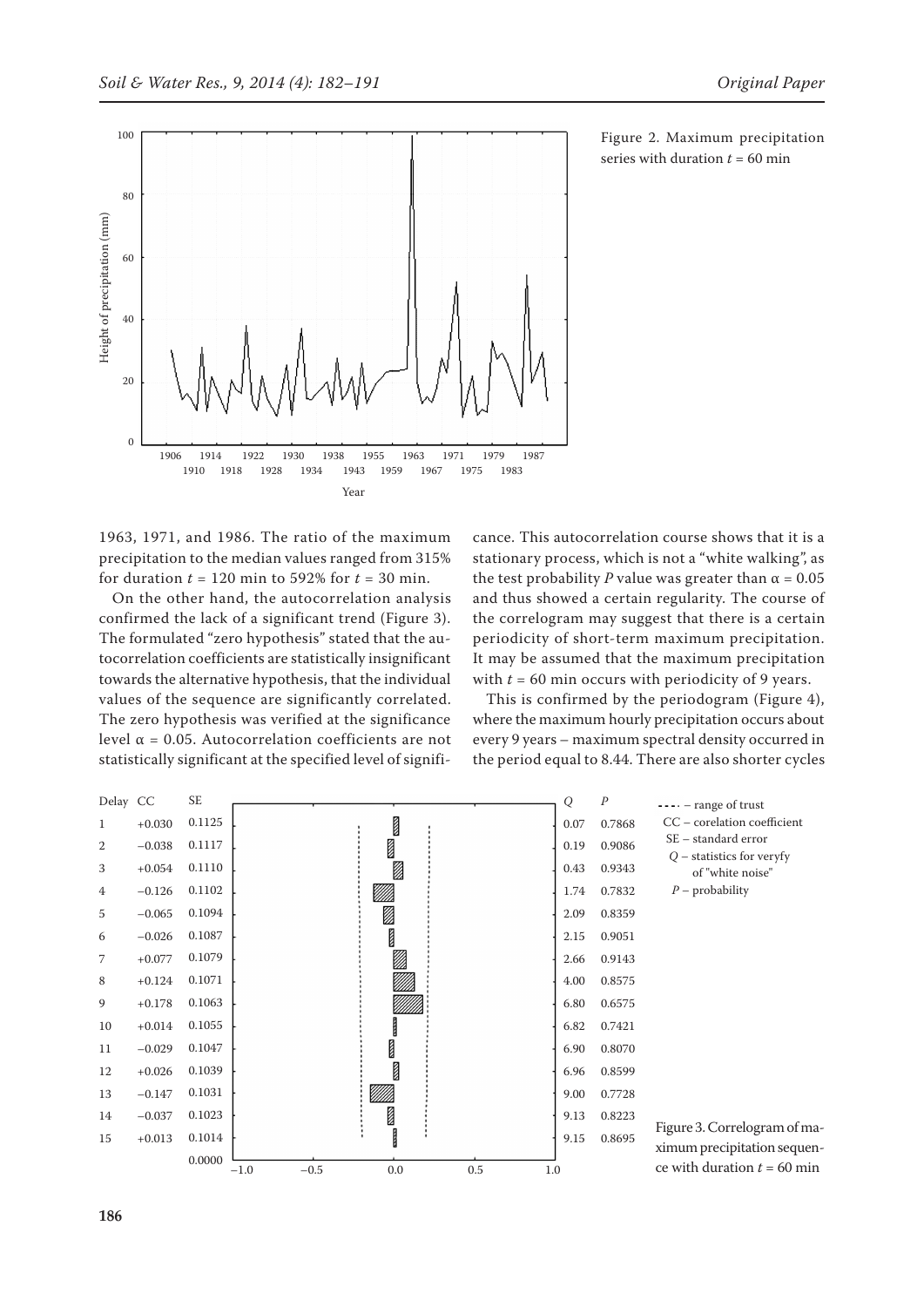| Duration<br>of precipitation<br>(min) |     |          | Fisher-Tippett type $\rm III_{min}$ | Fisher-Tippett type $\mathbf{I}_{\max}$ |          |        |       |
|---------------------------------------|-----|----------|-------------------------------------|-----------------------------------------|----------|--------|-------|
|                                       | ε   | $\alpha$ | β                                   | λ                                       | $\alpha$ | μ      | Λ     |
| 5                                     | 0.1 | 0.118    | 3.34                                | 0.684                                   | 0.49     | 6.356  | 0.905 |
| 10                                    | 0.1 | 0.081    | 2.95                                | 0.684                                   | 0.34     | 9.108  | 0.906 |
| 15                                    | 0.1 | 0.067    | 2.675                               | 0.798                                   | 0.25     | 11.195 | 0.339 |
| 30                                    | 0.1 | 0.053    | 2.58                                | 0.808                                   | 0.18     | 13.720 | 0.462 |
| 60                                    | 0.1 | 0.044    | 2.22                                | 0.640                                   | 0.15     | 16.028 | 0.640 |
| 120                                   | 0.1 | 0.037    | 2.15                                | 0.798                                   | 0.14     | 19.795 | 0.800 |

Table 2. Values of  $I_{max}$  and III<sub>min</sub> type of Fisher and Tippet distribution parameters and  $\lambda$  Kolmogorov test for precipitations with different time of duration

ε – lower limit of precipitation; α – location parameter; β – scale parameter; λ – value of Kolmogorov test; μ – scale parameter

of 3 years and a long span of over 75 years. Summer cycles 3 and 9 have the significance level  $\alpha$  = 0.05.

This last cycle is probably typical of extremely high precipitation, such as the episode of September 9, 1963. Twarposz (1999) suggested the existence of a 70-year high precipitation fluctuation period in Cracow. In Cracow there is a strong concentration of precipitation in the warm half of the year (May to October). This distribution is a manifestation of the pluvial continental climate which is typical for this part of Europe. Empirical distributions of precipitation series with specified durations were described by two distributions commonly used in meteorology: Fisher-Tippett type  $I_{max}$  and  $III_{min}$ . The distribution parameters for precipitations with specified durations, estimated by a maximum likelihood method, are presented in Table 2. This table also shows the values of the Kolmogorov λ function, based on which the hypothesis about the correctness of the description of torrential rainfall random variable was verified by the



Figure 4. Periodogram of maximum precipitation sequence with duration  $t = 60$  min

mentioned theoretical distributions. The Kolmogorov test results indicate that there is no basis to reject the proposed theoretical distributions for each duration. A question arises in this situation: Which statistical distribution will be the basis for further studies?

The answer to this question is provided by the values of information criteria AIC and BIC (Table 3). Finally, the distribution for which the values of information criteria were the smallest was adopted for further analyses. The analysis showed that for all precipitation durations, except for *t* = 5 min, lower values of AIC and BIC were obtained for the Fisher-Tippett type  $I_{max}$  distribution and this distribution was the basis for further analysis. Figure 5 presents the curves of the Fisher-Tippett type  $I_{max}$  empirical distribution for the precipitation with a specified duration.

A similar distribution was applied to determine the probable precipitation for Wroclaw (KOTOWSKI et al. 2010b). Table 4 presents the values of the calculated precipitation amounts for the analyzed durations

Table 3. Values of Akaike information criterion (AIC) and Schwartz criterion (BIC) for analyzed distributions of precipitation with different time of duration (distributions recommended based on the used criteria are marked in bold)

| Duration         | Fisher-Tippett type |                 |       |       |  |  |  |
|------------------|---------------------|-----------------|-------|-------|--|--|--|
| of precipitation |                     | $\rm III_{min}$ | max   |       |  |  |  |
| (min)            | AIC                 | <b>BIC</b>      | AIC   | BIC   |  |  |  |
| 5                | 4.730               | 4.823           | 4.791 | 4.853 |  |  |  |
| 10               | 5.694               | 5.761           | 5.668 | 5.756 |  |  |  |
| 15               | 6.169               | 6.262           | 6.029 | 6.090 |  |  |  |
| 30               | 6.690               | 6.785           | 6.552 | 6.615 |  |  |  |
| 60               | 7.272               | 7.378           | 7.023 | 7.094 |  |  |  |
| 120              | 7.406               | 7.537           | 7.128 | 7.216 |  |  |  |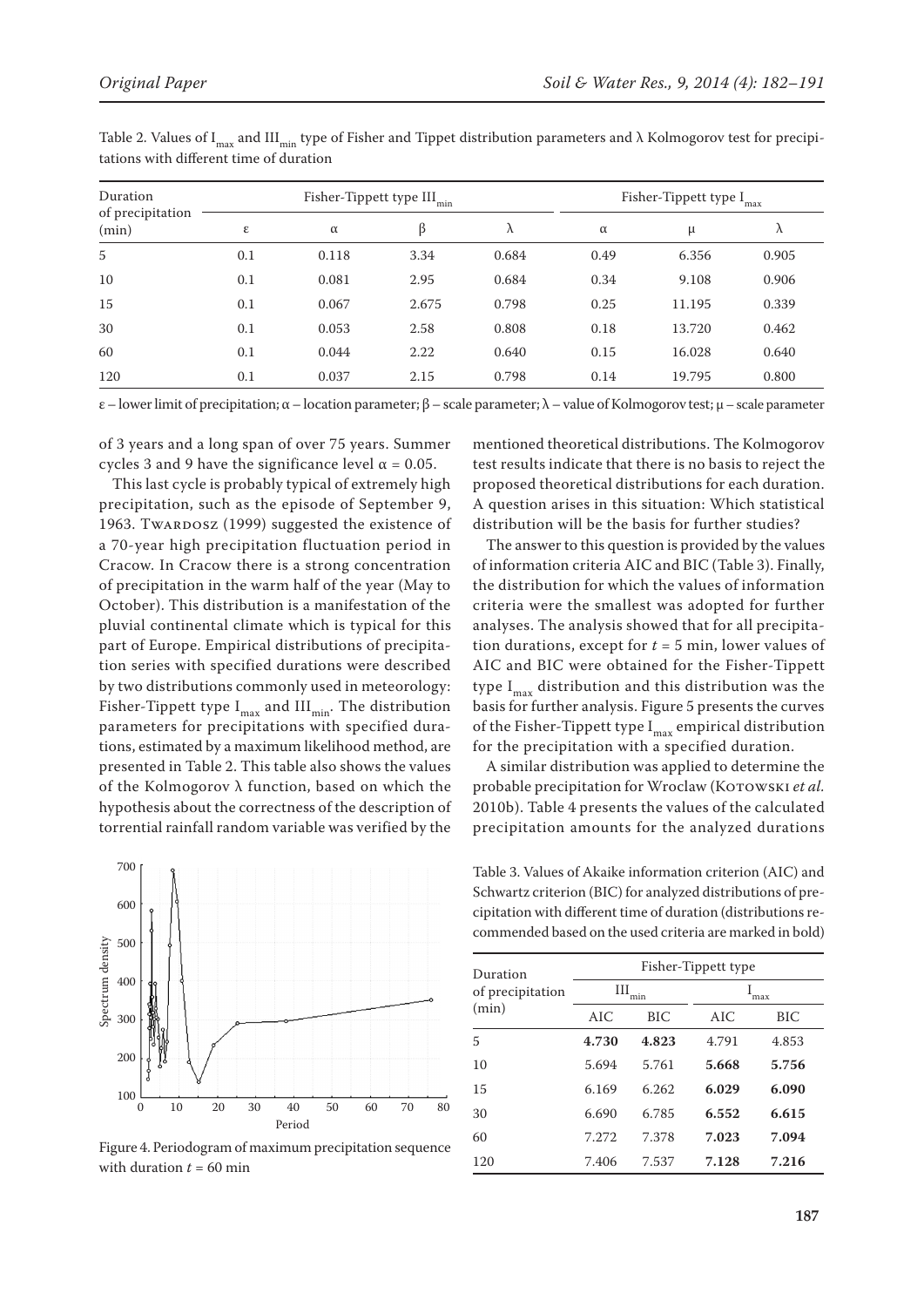

35

Figure 5. Curves of empirical (points) and theoretical (solid line) distributions obtained for the analyzed precipitation sequences in the "Botanical Garden" precipitation station at the Jagiellonian University in Cracow for precipitation duration: (a) *t* = 5, 10, and 15 min, (b) *t* = 30, 60 and 120 min

based on the Fisher-Tippet (type  $I_{max}$ ) distribution and the PMP values for given precipitation durations using the statistical method.

It is apparent that the PMP values are significantly higher as compared to the probable precipitation. The smallest differences can be noticed between the PMP and probable precipitation determined with statistical distribution for precipitation with duration *t* = 120 min. Those differences range from 8% for the probability  $P = 0.1\%$  to 28% for  $P = 1\%$ . On the other hand, the largest differences can be seen between the PMP and  $P = 1\%$  and they reach from nearly 28%, for  $t = 120$  min, to nearly 68%, for  $t = 60$  min. At the same time, the overall regularity may be noticed, that the differences between the PMP and the probable precipitation decrease with increasing precipitation duration. The PMP values increase significantly with increasing precipitation duration and they reach maximum at  $t = 60$  min, while at *t* = 120 min they are slightly decreased. The PMP values are significantly affected by the  $k_m$  coefficient. Changes in its values do not show any clear correla-

Table 4. Precipitation for various durations and probabilities of exceedance  $P = 0.1$ ; 0.5 and 1% and for probable maximum precipitation

| Duration                  | Precipitation probability (%) |      |      |            |  |
|---------------------------|-------------------------------|------|------|------------|--|
| of precipitation<br>(min) | 0.1                           | 0.5  | 1    | <b>PMP</b> |  |
| 5                         | 20.4                          | 17.2 | 15.7 | 39.8       |  |
| 10                        | 29.4                          | 24.7 | 22.6 | 58.7       |  |
| 15                        | 38.8                          | 32.4 | 29.6 | 70.0       |  |
| 30                        | 52.2                          | 43.2 | 39.3 | 108.9      |  |
| 60                        | 62.1                          | 51.3 | 46.7 | 144.3      |  |
| 120                       | 69.1                          | 57.6 | 52.7 | 75.0       |  |
|                           |                               |      |      |            |  |

PMP – Probable Maximum Precipitation

tion with the precipitation duration – the highest  $k_m$  value was equal to 8.905 for  $t = 5$  min and the smallest, equal to 5.12, was recorded for *t* = 120 min (Figure 6). The obtained values of the  $k_m$  parameter are similar to those calculated by SULIGOWSKI (2010b) for stations located in upland areas in the Kielce region and they are significantly higher than those obtained for the precipitation stations located around the city of Kielce. The calculated value of *km* parameter in the area of Kielce varies independently on the time period in the boundaries of 2.29–8.42 (Suligowski 2008). On the other hand, Casas *et al.* (2010) provided the  $k_m$  values for precipitation of various durations for Barcelona – for precipitation with duration up to 120 min these values range from 2.5 to 3.5. They are much lower than the ones obtained for the city of Cracow. KOUTSOYIANNIS (1999) observed that the maximum  $k_m$  values in the USA and Canada range from 25 to 30. The same author, based on data obtained from the National Observatory of Athens in Greece, provided a  $k_m$  value of 4.74, obtained for the daily precipitation for data from the multiannual period of 1860-1995. DURBUDE (2008)



Figure 6. Relationship between  $k_m$  value and duration of storm on storm example and the storm of the storm of the storm of the storm of the storm of the storm of the storm of the storm of the storm of the storm of the storm of the storm of the storm of the storm of the storm of the st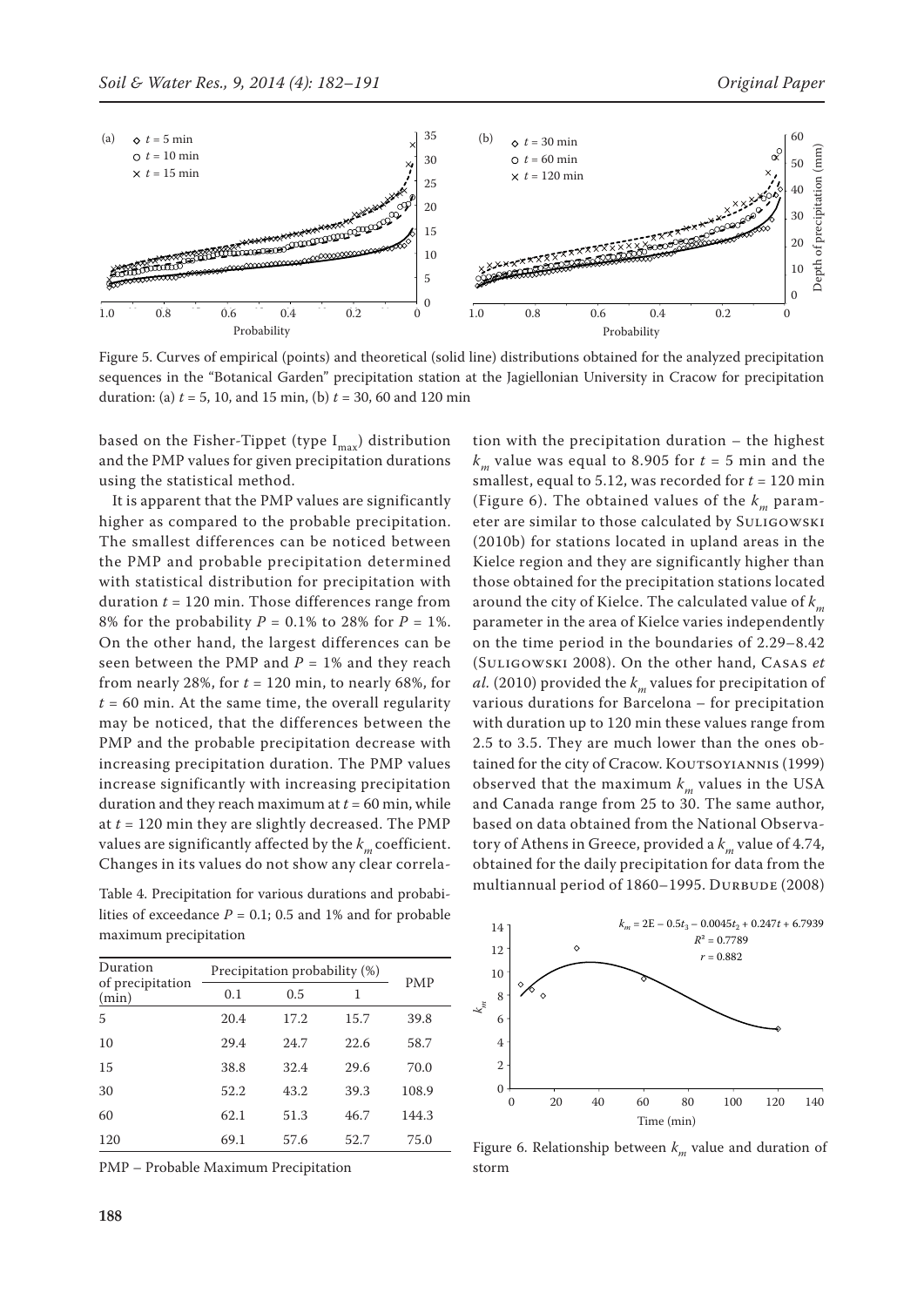reported that in the Anas river catchment located 8 in north-western India the value of  $k_m^{}$  parameter for daily precipitation reached 2.50. Ghahraman 6 (2008) stated that the values of this parameter in 5 the Atrak catchment in Iran usually do not exceed 5.0, but in some stations the values exceeding 9.0 4 are also reported. Ozga-Zielinska *et al*. (2003) 3 indicated, that the  $k_m$  values calculated for several precipitation stations in Poland are much lower than 1 the ones given in the literature. This prevents their direct use in our conditions. Based on the values of *km* calculated from the equation in Figure 6 it is possible to determine this parameter as a function of the precipitation duration. The calculated correlation coefficient  $r = 0.882$  is statistically significant at  $\alpha$  = 0.05 and  $\alpha$  = 0.02. A significant increase in the value of the parameter  $k_m$  in the case of less duration of precipitation (up to *t* –30 min) and the decrease in the chance of a longer duration can be observed. Casas *et al.* (2010) based on research conducted at 145 stations with at least 55 years of data series approximated the  $k_m$  value by logarithmic function as a function of the average precipitation of specified duration. n<br>:<br>di

The calculated PMP value for the precipitation with 120-min duration corresponds to the repeatability of 10<sup>6</sup> years, which suggests that the PMP is a very extreme value as compared to the observed ones. According to the National Research Council (1994) the return period of the PMP in the USA was estimated to be  $10^5-10^9$ years, while FOUFOULA-GEORGIOU (1989), based on the reference data, specified it at  $10^5$ – $10^6$  years. Similarly, AUSTIN *et al.* (1995) reported that the PMP specified for Great Britain corresponds to precipitation of the average repeatability of every 200 000 years.

Figure 7 shows the variability of rain intensity for different durations calculated using various methods. The differences between the observed maximum precipitation intensities and the ones calculated based on the probability distribution are clear – the intensities of the observed precipitation are higher than the ones obtained from the Fisher-Tippett (type  $I_{max}$ ) distribution for durations from 5 to 60 min (on average by 35% as compared to  $P = 0.1\%$ ). The intensity of PMP also exceeds the values obtained not only from the Fisher-Tippett (type  $I_{\text{max}}$ ) distribution, but also the ones calculated based on the observed values. However, in the latter case, the difference clearly decreases with increasing duration of precipitation to  $t = 30$  min. Therefore, for  $t = 5$  min the PMP intensity is by 25% higher than the one observed, and for  $t = 30$  min – it is only by



es Figure 7. The course of precipitation intensity calculated for different durations based on the probability distribution, the observed values and probable maximum precipitation *t* (min)

16% higher. After *t* = 30 min the difference between the afore-mentioned intensities increases, to reach the maximum of over  $31\%$  for  $t = 60$  min.

Statistical methods for calculating the PMP can supplement and verify the results of meteorological methods. In the case of short duration precipitation, they may form the basis for the determination of the probable maximum precipitation, but they require the availability of a long measurement series (Desphande *et al*. 2008). According to Jaggernath and Shrivastava (2006), using the statistical method to determine the PMP requires a minimum of 20 years of precipitation sequences. The results obtained from various PMP calculation methods are significantly different, as demonstrated by e.g. Suligowski (2010b). The PMP calculated by the statistical method may serve as a lower limit of the maximum precipitation.

#### **CONCLUSION**

Autocorrelation analysis of sequences and Fourier spectral analysis revealed a clear periodicity of the maximum precipitation. For precipitation with  $t = 60$  min the maximum values occur roughly at 9-year intervals. The PMP values calculated using the statistical method for Cracow differ significantly from the ones calculated using the probability distribution and increase with increasing precipitation duration. The differences between the PMP and probable, and observed precipitation tend to decrease with increasing duration of rain. The  $k_m$  values for Cracow can be described in the function of the precipitation duration by the exponential equation. The PMP with duration *t* = 120 min occurs with an average frequency of once every  $10^6$  years. This storm return period is similar to the one presented by other authors. Given the obtained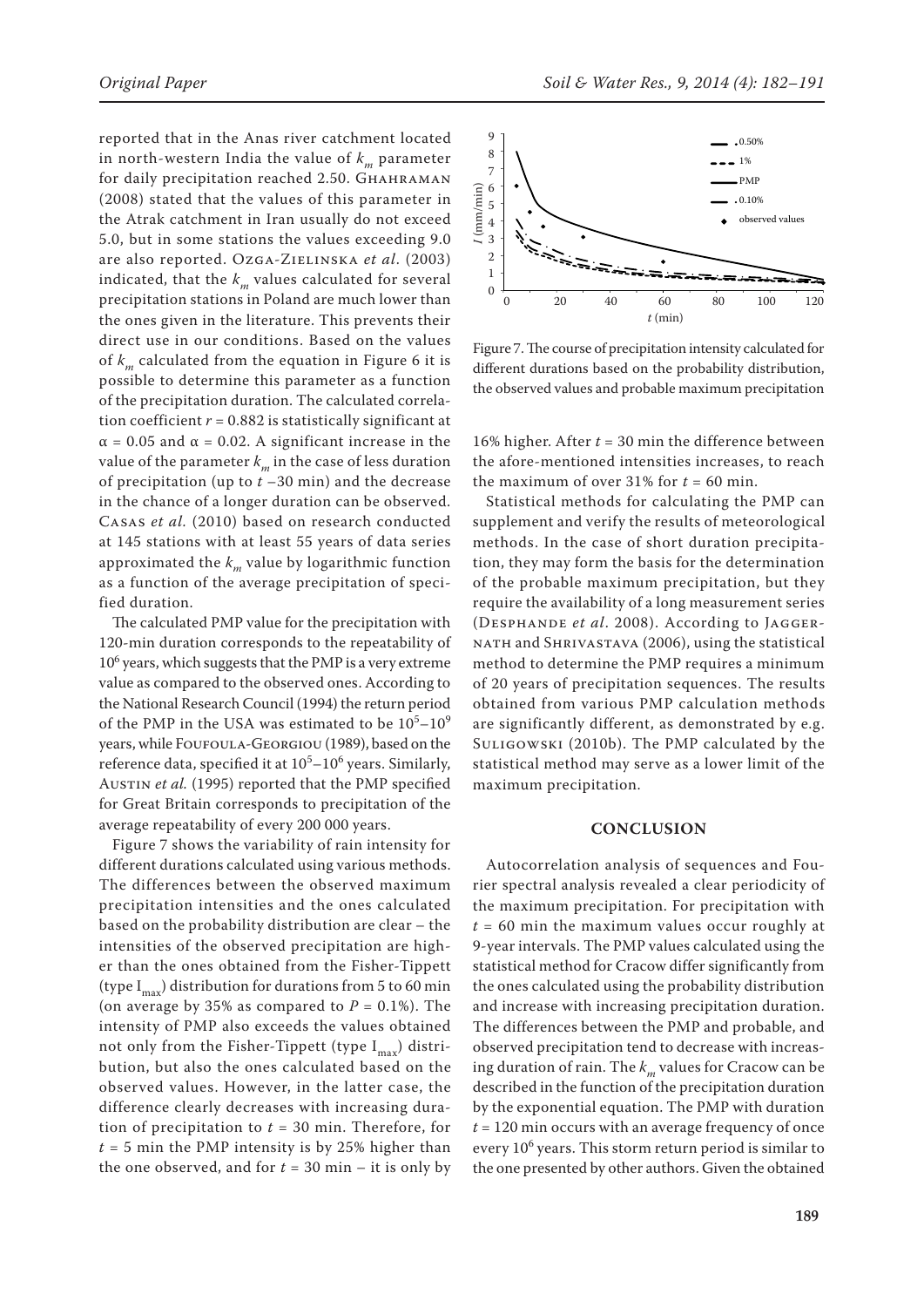results, the PMP cannot be a meaningful value in the calculation of flood protection systems. However, due to more frequent extreme weather events, this feature could be used as additional information in determining the flood hazard.

# **References**

- Austin B.N., Cluckie I.D., Collier C.G., Hardaker P.J. (1995): Radar-Based Estimation of Probable Maximum Precipitation and Flood. [Report.] Meteorological Office, Bracknell.
- Benson M.A. (1973): Thoughts on the design of design floods. In: Proc. 2nd Int. Symp. Hydrology, Floods and Droughts. Water Resources Publications, Fort Collins, 27–33.
- BLOOMFIELD P. (1976): Fourier Analysis of Time Series: An Introduction. Wiley, New York.
- Bureau of Meteorology (2003): The Estimation of Probable Maximum Precipitation in Australia: Generalised Short-Duration Method. Bureau of Meteorology, Melbourne.
- Bureau of Meteorology (2009): Climate Change and Probable Maximum Precipitation. Hydrometeorological Report Series No. 12. Australian Government, Bureau of Meteorology, Melbourne.
- Casas M.C., Rodriguez R., Prohom M., Gazkuez A., REDANO A. (2010): Estimation of the probable maximum precipitation in Barcelona (Spain). International Journal of Climatology, **31**: 1322–1327.
- Chow V.T. (1951): A general formula for hydrologic frequency analysis. Transactions, American Geophysical Union, **32**: 231–237.
- Deshpande N.R., Kulkarni B.D., Verma A.K., Mandal B.N. (2008): Extreme precipitation analysis and estimation of Probable Maximum Precipitation (PMP) by statistical methods over the Indus river basin in India. Journal of Spatial Hydrology, **8**: 22–36.
- Dingman S.L. (1994): Physical Hydrology. Prentice Hall, Englewood Cliffs.
- DURBUDE D.G. (2008): Estimation of probable maximum precipitation for planning of soil and water conservation structures. Journal of Soil and Water Conservation, **7**: 31–35.
- Elliott D.F., Rao K.R. (1982): Fast Transforms: Algorithms, Analyses, Applications. Academic Press, New York.
- FOUFOULA-GEORGIOU E. (1989): A probabilistic storm transposition approach for estimating exceedance probabilities of extreme precipitation events. Water Resources Research, **26**: 799–815.
- GHAHRAMAN B. (2008): The estimation of one day duration probable maximum precipitation over Atrak watershed in Iran. Iranian Journal of Science & Technology, Transaction B, Engineering, **32**: 175–179.
- Haan C.T. (2002): Statistical Methods in Hydrology. The Iowa Stat Press, Ames.
- HERSHFIELD D.M. (1961): Estimating the probable maximum precipitation. Journal of the Hydraulics Division, **87**: 99–116.
- HERSHFIELD D.M. (1965): Method for estimating the probable maximum precipitation. Journal of the American Water Works Association, **57**: 965–972.
- Hii C.P., Heng H.H. (2010): Probable maximum precipitation derivation in Malaysia: review and comparison. International Journal of Hydro-Climatic Engineering, **1**: 37–72.
- Jaggernath F., Shrivastava G.S. (2006): An estimation of probable maximum precipitation for Trinidad. In: 4th LACCEI Int. Latin American and Caribbean Conf. Engineering and Technology Breaking Frontiers and Barriers in Engineering Education, Research and Practice. Puerto Rico.
- Konishi S., Kitagawa G. (2008): Information Criteria and Statistical Modelling. Springer Science, New York.
- KOTOWSKI A., DANCEWICZ A., KAZMIERCZAK B. (2010a): Space-time distribution of precipitation in the city of Wroclaw. Environmental Protection, **32**: 37–46. (in Polish)
- Kotowski A., Kazmierczak B., Dancewicz A. (2010b): Modelling of precipitation for dimensioning of sewer systems*.* Studies in Engineering, **68**: 170. (in Polish)
- KOUTSOYIANNIS D. (1999): A probabilistic view of Hershfield's method for estimating probable maximum precipitation. Water Resources Research, **35**: 1313–1322.
- Lorenc H., Cebulak E., Głowicki B., Kowalewski M. (2012): The structure of the occurrence of heavy rainfall causing threat to the Polish society, environment and economy. In: Lorenc H. (ed.): Natural Disasters and Internal Security of the Country. Institute of Meteorology and Water Management, National Research Institute, Warsaw, 7–32. (in Polish)
- Maciejewski M. (2000): A Model of Comprehensive Flood Protection in the Upper Vistula Basin on the Example of Malopolskie Voivideship. Institute of Meteorology and Water Management in Cracow, Cracow. (in Polish)
- Müller M., Kašpar M., Matschullat J. (2009): Heavy rains and extreme rainfall-runoff events in Central Europe from 1951 to 2002. Natural Hazards and Earth System Sciences, **9**: 441–450.
- National Research Council (1994): Estimating Bounds on Extreme Precipitation Events. National Academy Press, Washington.
- Niedzwiedz T. (1989): Heavy precipitations in Cracow*.* Scientific Papers of Jagiellonian University, Geographical Papers, **75**: 11–22
- Norbiato D., Borga M., Sangati M., Zanon F. (2007): Regional frequency analysis of extreme precipitation in the eastern Italian Alps and the August 29, 2003 flash flood*.* Journal of Hydrology, **345**: 149–166.